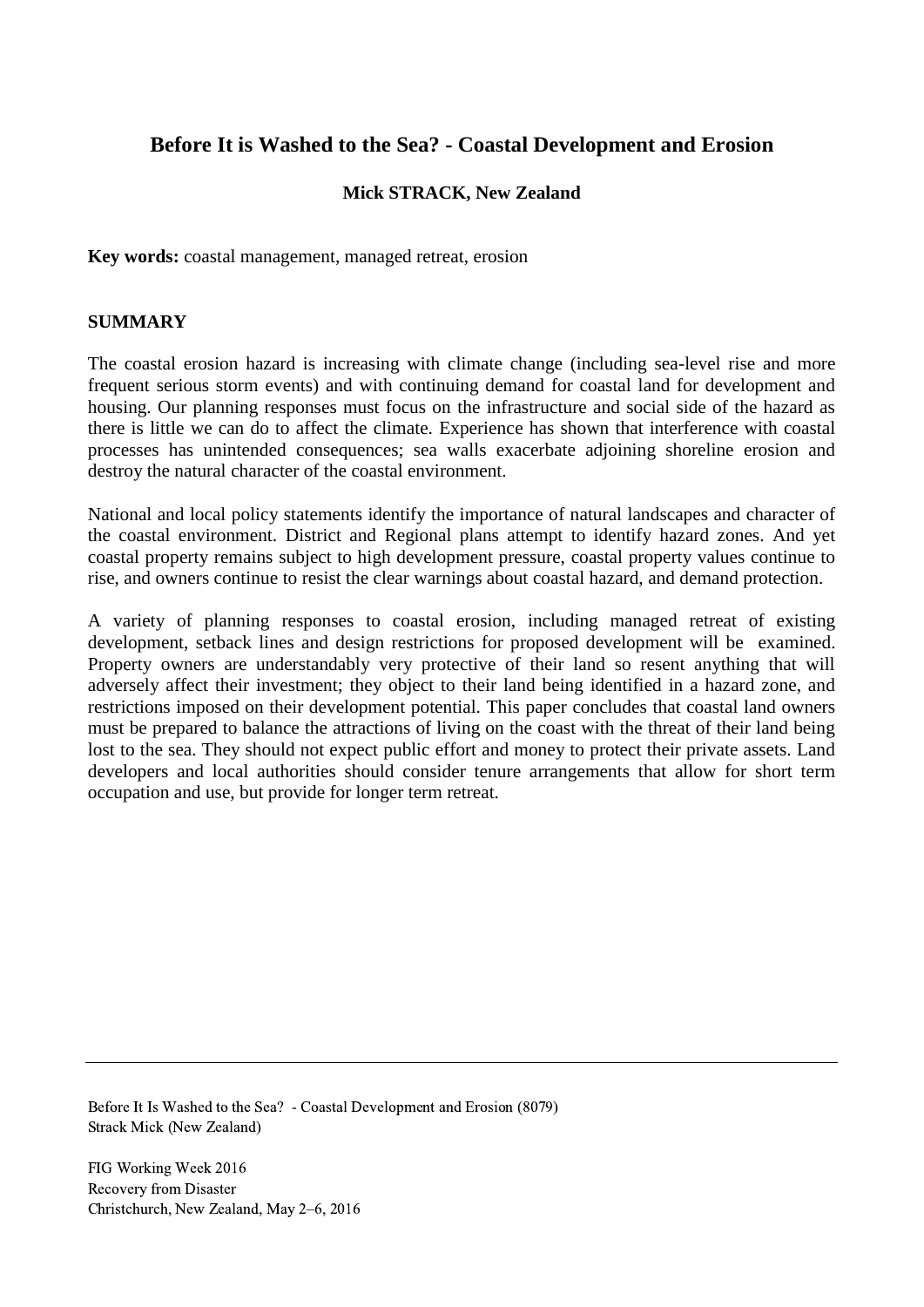# **Before It is Washed to the Sea? - Coastal Development and Erosion**

#### **Mick STRACK, New Zealand**

#### **1. COASTAL LAND DEVELOPMENT**

A very large proportion of the population of New Zealand live in close proximity to the sea. Settlers to New Zealand arrived from the sea - their first point of contact was the land adjacent to harbours. As the country proved to be so suitable for agriculture and the production of primary produce, most of the trade, both throughout New Zealand and overseas, was delivered through these harbours. Most harbours and urban waterfronts are now highly modified with reclamations and sea walls protecting essential infrastructure and strategic assets (oil terminals, storage areas, service industries, and more recently, public social spaces). Furthermore, much of our vacation and recreation time is spent at the seaside in a wide range of accommodations and styles, from open camping grounds to luxury villas and apartments. In short, we are very connected to the sea.

The affinity many New Zealanders feel to the sea is illustrated by the popularity of coastal land and baches. Many older coastal communities were relatively remote and self sufficient – they enjoyed simple structures, having their own water-storage tanks, septic tanks, unreliable electricity delivery, difficult roads. Beachside baches are the archetypal representation of New Zealand summers and holiday recreation, with the typical bach being a simply built structure used for essential shelter, while most of the living was done out on the beach or at sea.

Greater population demands and more affluent lifestyles today are changing that image. Modern coastal communities, reliant on a high level of infrastructure, now demand high quality roading, reticulated sewerage, reliable water, electricity and telecommunications delivery. This has changed the character of coastal settlement and the expectations of local authority responsibilities. There is ever-growing demand for more beach-front property to be developed, and new luxury housing is taking over from the simple bach. Recent development typically involves high value holiday homes dominating coastal landscapes, built to maximize view and proximity to the beach. Baches were often able to be uplifted or even dragged and relocated away from the encroaching sea – retreat was a reasonable option. The newer housing, with concrete slab floors, cannot be uplifted; protection or demolition are the only options when the sea encroaches.

This new development represents "an increase in both the scale and average cost of coastal development..." (Harker, 2011). This more recent style of coastal development suggests that "we have 'given up' on preservation and protection of natural character of much of our coast. ... A cohesive and informed community concerned about the health of their local coastal system becomes replaced (if it ever existed) by individuals concerned with the protection of private property and the effective removal of now hazardous coastal processes from their proximity" (Brookes 2001;8-9).

Before It Is Washed to the Sea? - Coastal Development and Erosion (8079) Strack Mick (New Zealand)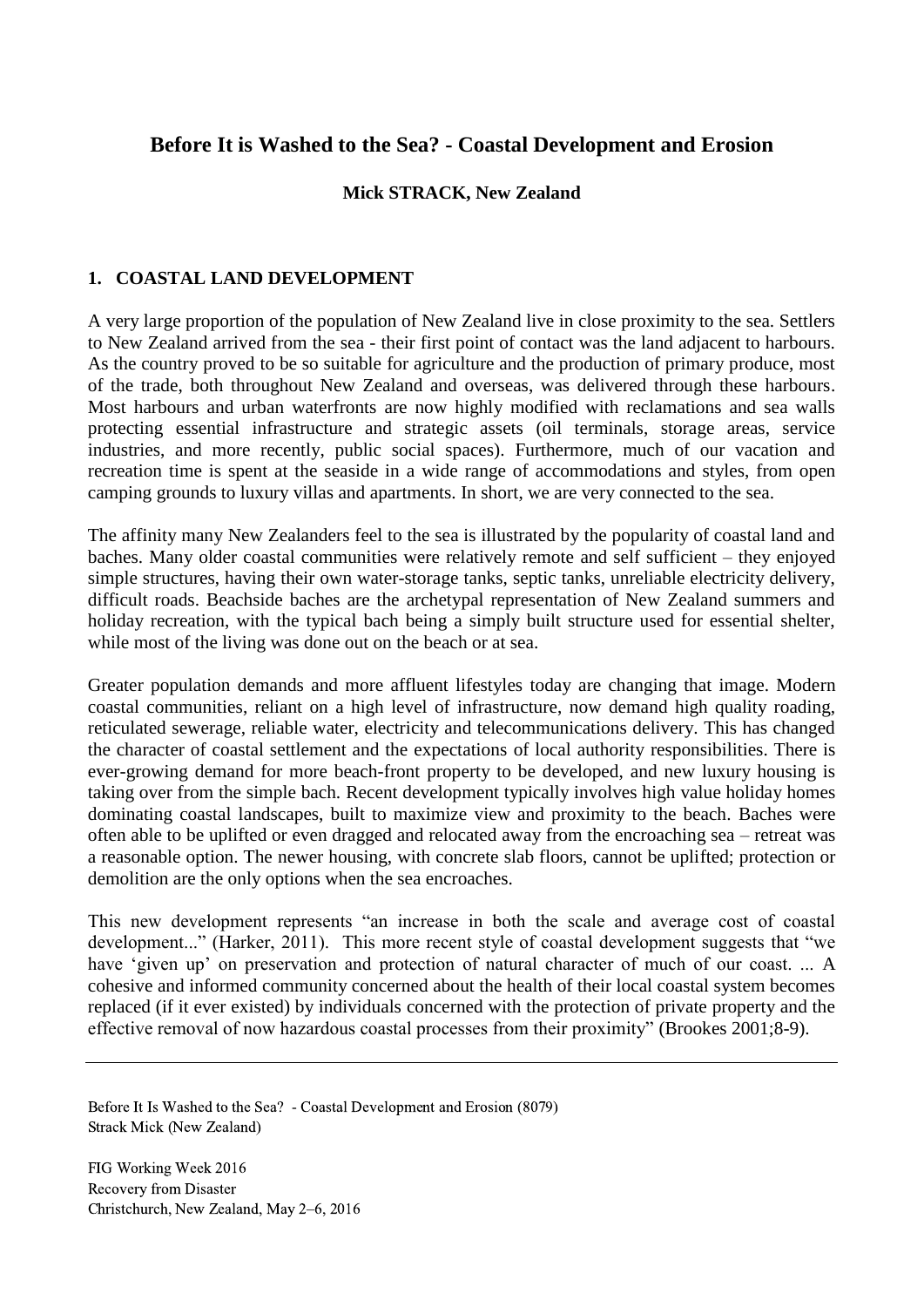Coastal property is subject to high demand that pushes property prices up, so it appears to be a good investment opportunity. Proprietors are therefore alarmed by attempts to identify that land as vulnerable (identified hazard zone, restricted development zone, or designated for managed retreat, documented in LIM reports) which reduces the value of their land. But coastal property values do not reflect the hazard threat (Turbott 2006;12, Hiatt 2008;376) nor the temporary nature of that land. American research (cited in Corrina Dahm 2002;24) has found that coastal property owners find "the risk [of coastal erosion] acceptable because they 'want to be there', the amenities of an oceanfront location (e.g. view, easy access to the beach, water recreation, peace and quiet) appearing to meet deeply felt emotional needs of the people who owned property there." In Australia also, there is an increasing desire to live on the coast (O'Donnell & Gates, 2013;220).

Most coastal communities are affected and need to respond. Alongside the two major trends of response (protection of land and infrastructure with hard engineered structures, or maintaining the natural processes, character, landscapes and public access of and to the coastal area), local authorities appear to be pitted against coastal property owners who obviously want to defend their investment and lifestyle. The engineering solutions that have often been the first response to coastal erosion: sea walls, groins, beach replenishment, have often been shown to be of limited effect and non-sustainable – practically, economically, environmentally, and socially. Local authorities need to consider how they can more effectively promote public access and provide for natural coastal processes. Coastal development must be carefully managed to allow for enduring solutions (Strack, 2014).

There is an opportunity for local authorities to take a principled and proactive stand, in the face of overwhelming evidence of climate change, to plan for the maintenance and restoration of the natural and public character of our coastal land. The legal conflicts between private property rights (including the right to protect your own land), public space (public rights of access and expectations of protection) and environmental adaptation/sustainability (the inevitability of coastal change and the protection of natural character), are now being played out in political and legal forums. The conflicting influences of statutory and case law, policy documents, financial capacity, private property interests, and maintenance of the natural environment, result in slow response times, disputed decisions and inertia.

In the face of resistance to change, the 'perfect storm' (climate change, coastline change, property demand) will force a re-evaluation of how we live with the sea, a paradigm shift may be required to allow private property rights to make way for the inevitability of natural forces and for a consideration of social and environmental justice.

## **2. NEW ZEALAND COASTAL POLICY STATEMENT 2010**

The New Zealand Coastal Policy Statement 2010 was prepared "to state policies in order to achieve the purpose of the [Resource Management] Act in relation to the coastal environment of New Zealand" (DoC 2010;5). It is based on the implementation of sustainability goals, including

Before It Is Washed to the Sea? - Coastal Development and Erosion (8079) Strack Mick (New Zealand)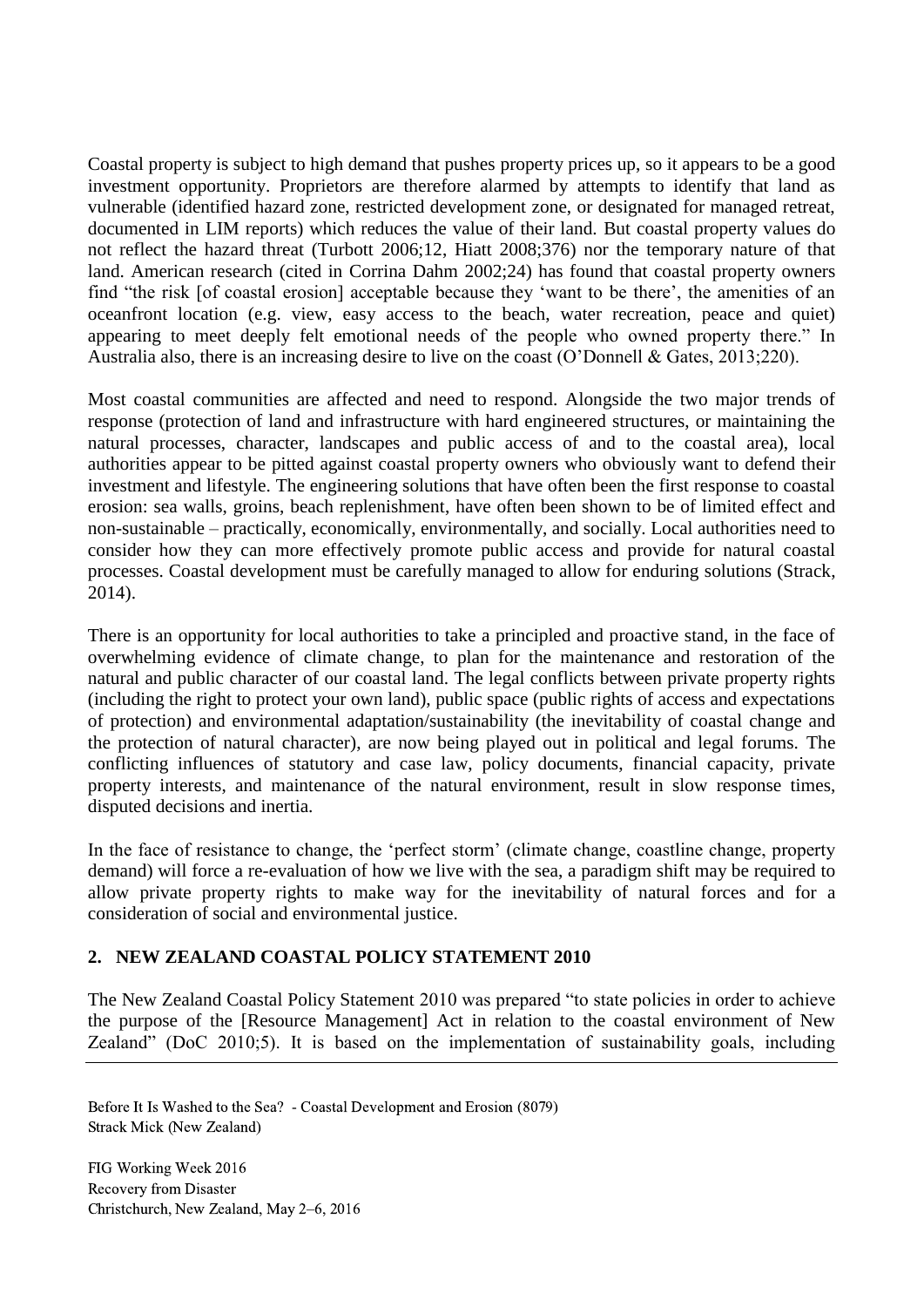applying a precautionary approach: "Adopt a precautionary approach towards proposed activities whose effects on the coastal environment are uncertain, unknown or little understood, but potentially significantly adverse" (DoC 2010;12).

The policy statement supports the preservation of the natural character of the coastal environment and protection from inappropriate subdivision (Policy 13), the preservation of the natural features and natural landscapes of the coastal environment and protection from inappropriate subdivision (Policy 15) and allows for the management of subdivision and use (Policy 25), while enhancing the public utility of the coast as accessible and public open space (Policies 18 & 19). It states that coastal hazard risks should be managed by "locating new development away from areas prone to such risks; considering responses, including managed retreat, for existing development in this situation; and protecting or restoring natural defences to coastal hazards" (DoC 2010;10 Objective 5). Coastal hazard risks are to be assessed having regard to "the physical drivers and processes that cause coastal change including sea level rise" and to "the effects of climate change on … storm frequency, intensity and surges; and coastal sediment dynamics" (DoC 2010;23 Policy 24(a) & (h)). Local authorities shall "avoid redevelopment, or change in land use, that would increase the risk of adverse effects from coastal hazards … and encourage managed retreat by relocation or removal of existing structures or their abandonment in extreme circumstances (DoC 2010;24 Policy 25).

On the other hand, the NZCPS explicitly recognises the social, economic and cultural needs for development in the coastal marine area, including providing for the demands of a growing population, and especially including infrastructure for energy supply and transport, mineral extraction, and other activities that have a functional need to occupy the coastal marine area.

In public perception, the right of the public to access and use coastal land is part of natural law for New Zealanders. However, private property owners are similarly adamant that private rights should be protected and provide for (reasonably regulated) freedom of use of land, including the right to exclude others. Some legislation and policy would suggest that in advancing the cause of sustainability, emphasis should shift from the private property protections to considerations of environmental enhancement and public benefits.

The NZCPS could have led a change toward this perspective, but it is (perhaps disappointingly) somewhat ambiguous on this matter. The NZCPS has been described as a 'damp squib' (Peart 2009;237) with respect to putting any effective controls on coastal development. However, recent case law has put a more positive spin on the application of the NZCPS.

# **3. LEGAL PROTECTION OF PROPERTY**

Unsurprisingly, governments (including local governments which have a strong interest in property, land use and land values) are reluctant to act against the interests of personal investment in land. "Balancing the public interest against the realm of private property rights, ... is difficult terrain." (O'Donnell & Gates 2013;228). It is evident in the actions of governments that there is a reluctance to interfere with property. In the mid 2000s when the Labour government proposed a strip of land

Before It Is Washed to the Sea? - Coastal Development and Erosion (8079) Strack Mick (New Zealand)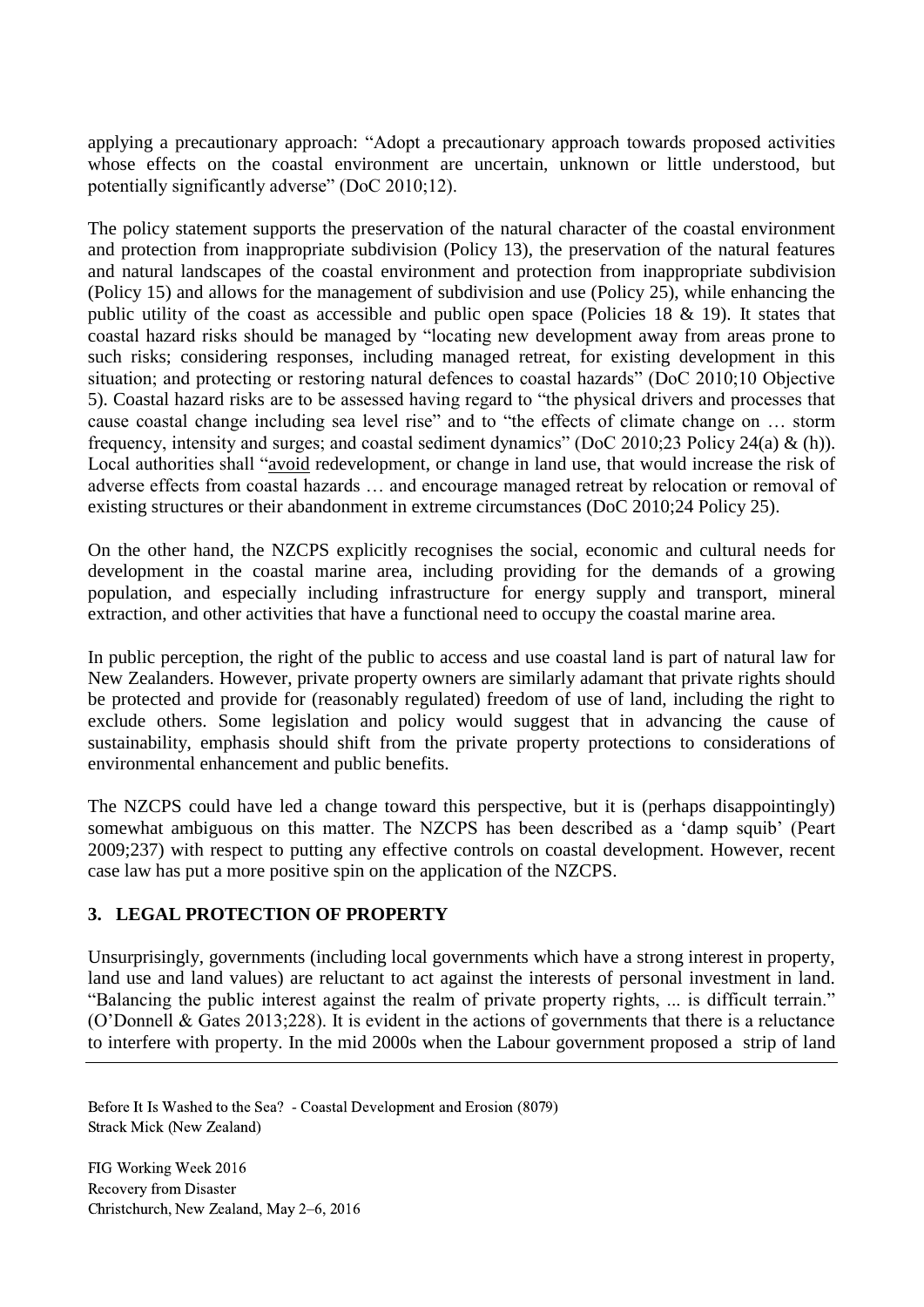should be opened up alongside all rivers, lakes and the sea to provide for public access, there was widespread dissent and active protest from rural landowners, until the government withdrew the proposal.

Coastal property owners have a valuable investment to protect and they may tend to defend their rights more assertively. Litigation to protect private property illustrates "deeper, intuitive and psychological sense of what private property means to those who hold it" (O'Donnell & Gates 2013;232). Proprietors have often been successful in the courts in overriding sensible and justifiable local authority planning based on enhancing the natural environment or supporting public rights. They assert their private property rights: their supposed freedom to do what they wish on their own land; the freedom from local authority intervention and regulation. The interests of the public and the environment often do not attract strong advocacy defenders. Public interest groups have to be very well resourced to fight court cases brought by well resourced, skilled and professional proprietors defending their private interests.

Court hearings provide an opportunity for diverging views to be asserted and some expert advice and guidance about some uncertain legal interpretations. A very significant case (*Falkner v GDC*) allowed for a discussion about the common law right to protect property, a Crown duty to protect property and the Crown's legislative power to override the common law. In this case the court accepted that the planning regime established by the RMA and district policies allowed for abandoning coastal defences in favour of the legitimate planning policy of managed retreat. However, as development proceeds, demands for protection become more insistent. A case for protection can develop from the purposes of the RMA which seeks the sustainable management of natural and physical resources to provide for the social, economic and cultural well-being of people and communities.

Councils and planners are under pressure to consent to more development of the coastal land and current guidance from the Resource Management Act 1991 (RMA), the New Zealand Coastal Policy Statement 2010, and some rules in the district plans do little to restrict future development. For example, an appeal to the Environment Court (*ORC v DCC* 2010) allowed consent for a dwelling house on coastal land that was occasionally inundated by the sea, and would likely be more so in the future. The grounds for the decision were that proprietors should be able to take responsibility for their own decisions about building in hazard zones. "There comes a point where a consent authority should not be paternalistic but leave people to be responsible for themselves, provided they do not place the moral hazard of things going wrong on other people" (para2).

## **3.1 Environmental Defence Society v New Zealand King Salmon 2014**

Since the Resource Management Act regime of the sustainable management of natural and physical resources (s5 RMA) was established 25 years ago, judicial interpretations have evolved along an "**overall judgement**" approach and a balance must be worked out between the economic benefits and environmental protection, and the ability to avoid, remedy or mitigate effects. This court has decided that some statements in planning documents are written prescriptively and must be applied

Before It Is Washed to the Sea? - Coastal Development and Erosion (8079) Strack Mick (New Zealand)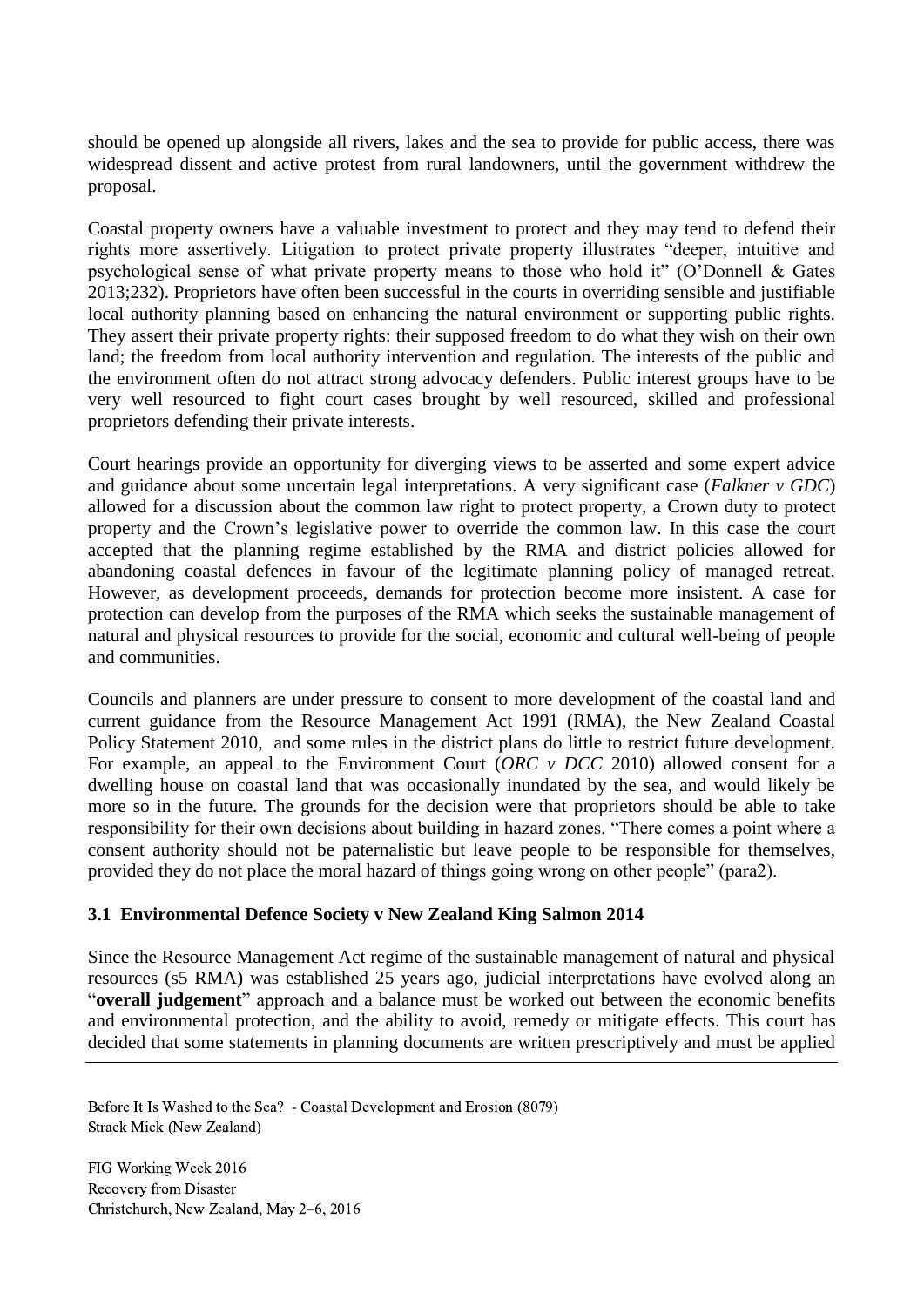strictly as if they present some "**environmental bottom lines**," and that they have the effect of rules to be complied with. The policy statements are not just lists of potentially relevant considerations to be balanced: "the intention must be that any such requirement will be binding on the relevant regional councils [and] cannot simply be a factor that a regional council must consider or about which it has discretion" (para 121).

The idea that there are environmental bottom lines to development has the potential to more effectively promote the sustainable management of natural and physical resources. This case goes some way in interpreting appropriate responses to effects; to mitigate is about ring-fencing the effects to limit their extent, to remedy is to fix up the adverse effects, while avoid means that all must done to ensure that there are no adverse effects.

The NZCPS policies 13 and 15 "provide a graduated scheme of protection and preservation based on features of particular coastal localities, requiring avoidance of adverse effects in outstanding areas but allowing for avoidance, mitigation or remedying in others" (para 90). So while salmon farming may be provided for in many coastal areas, it will not be allowed if it will have adverse effects on "outstanding" character or landscapes.

## **3.2 Mason v Bay of Plenty Regional Council 2007**

This case deals with erosion on Waihi Beach. Building consent had been granted for beachfront properties for many years, and the Council had maintained hard defence structures to protect those dwellings. The council's proposal was not to abandon the defence works but to provide various 'soft' and 'hard' engineered structures that sought to mitigate adverse effects on the coastal environment. The Regional Council had consented to a plan of defensive structures to protect beachfront properties, but an appellant argued against the proposed structure and for the retention of the natural beach. The court observed: "Plainly enough, this case gives rise to strongly opposed viewpoints – the concern on the one hand of the relevant beachfront property owners that their properties of considerable value and pleasantness of outlook towards the sea should continue to be protected against coastal hazards erosion; and, on the other hand, the interest of the first appellants and others in looking to enhance the amenity of the beach and providing for all-tide public access along all parts of it" (para 59). The court decided that it was for the council to decide about its response to coastal erosion and it had adequately justified its decision to continue to provide engineered protection. "The principles of maintaining and enhancing natural character are hard to apply to an environment where there are well established physical resources present" (para 81).

## **3.3 Weir v Kapiti Coast District Council 2013**

This is a case of ratepayers objecting to Council hazard notices, the effect of which was expected to be a serious devaluation of their property and a restriction of the proprietors' options for future development. However, the Kapiti Coast, council position was:"We are better to debate these issues now and plan accordingly, rather than turn a blind eye and just hope for the best. No-one will thank us in 30 or 50 years time for doing that" **(**Pat Dougherty chief executive Kapiti Coast District

Before It Is Washed to the Sea? - Coastal Development and Erosion (8079) Strack Mick (New Zealand)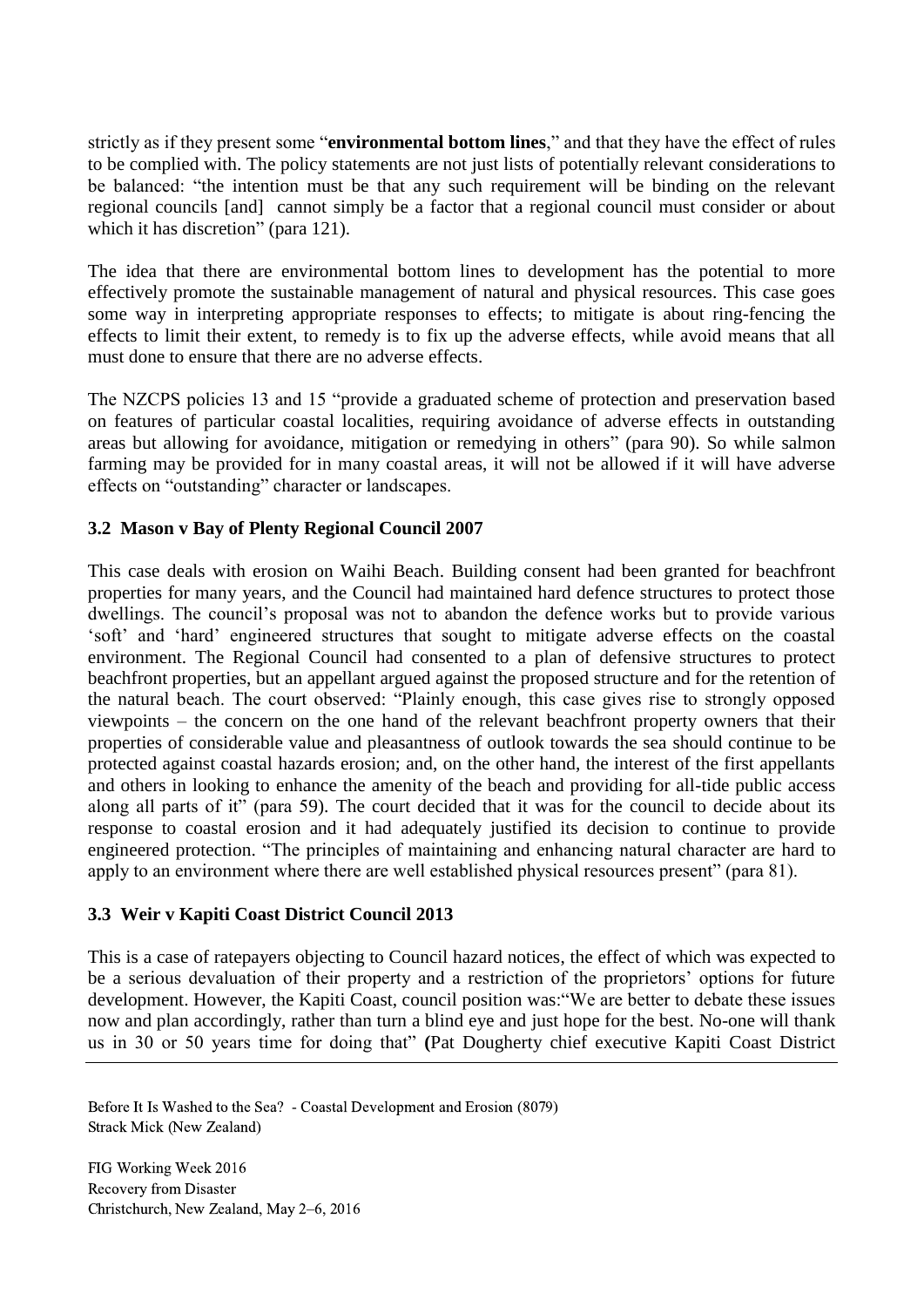Council). While on behalf of the residents: "The effect is the taking of beachfront properties by bureaucratic stealth, without any compensation to thousands mainly retired home owners." **(**Christopher Ruthe, chairman of Coastal Ratepayers United)**.** The council was required to provide further evidence of erosion vulnerability. Such litigation has the effect of making local authorities very cautious about acting in a way that may compromise property values and rights

## **4. EROSION**

Erosion is not an evil … "Indeed erosion has several natural and societal benefits: it liberates sediment for the coastal system that leads to deposition elsewhere, thus maintaining beaches, barriers and dunes; it is a mechanism by which the coastal topography adjusts to minimise wave energy levels at the coast; it provides materials upon which coastal ecosystems depend and it creates the scenic cliffed coastal landscapes that are so valued by society for their aesthetic appeal as well as their geological interest" (Cooper & McKenna 2008;296). A USA Court has stated: "the courts of this state have considered natural occurrences such as erosion and migration of waters to be, in fact, natural occurrences, a consequence of being a riparian or littoral owner, which consequence at times operates to divest landowners of their property." (Kalo 2005;1489). Similarly, O'Riordan et al (2008;154) suggest "a whole new ecological, economic and societal arrangement would emerge on the new coastline" when new wetlands and conservation areas are created during the process of coastal inundation.

Owners of coastal property need to be aware that the nature of their natural ambulatory boundary requires them to relinquish any claims to land lost by a landward movement of the sea. The question about what action such owners may take to defend their land from any loss to the sea and what governments can do to balance conflicting interests is at issue here.

The debate is also being played out internationally. Many major harbourside cities like Sydney and New York are planning on billion dollar expenditures to protect coastal land. "First, as the time when we could prevent dangerous climate change slips away, the time for costly investments to protect ourselves has arrived. Second, for some cities, less well situated or less wealthy than New York, protection is going to be extremely challenging—and in some cases perhaps impossible" (National Geographic, 2013).

## **5. SOLUTIONS**

A political solution would be ideal, but strong leadership is needed and does not look imminent in our economically and rights driven society. Planners should come up with planning solutions: managed retreat; building setbacks; foreshore reserves; and tenure solutions: rolling easements; lease/buy back; short term occupation licences or leases. But the first move must be to stop further development around the coast: "pressure for high value development [in the coastal margin] makes it difficult for local authorities to use either land-use planning (land-use rules to control the direction of development) or market instruments (e.g. acquisition) to avoid the risk from such coastal hazards. The best options for managing coastal hazards are based on avoiding buildings and

Before It Is Washed to the Sea? - Coastal Development and Erosion (8079) Strack Mick (New Zealand)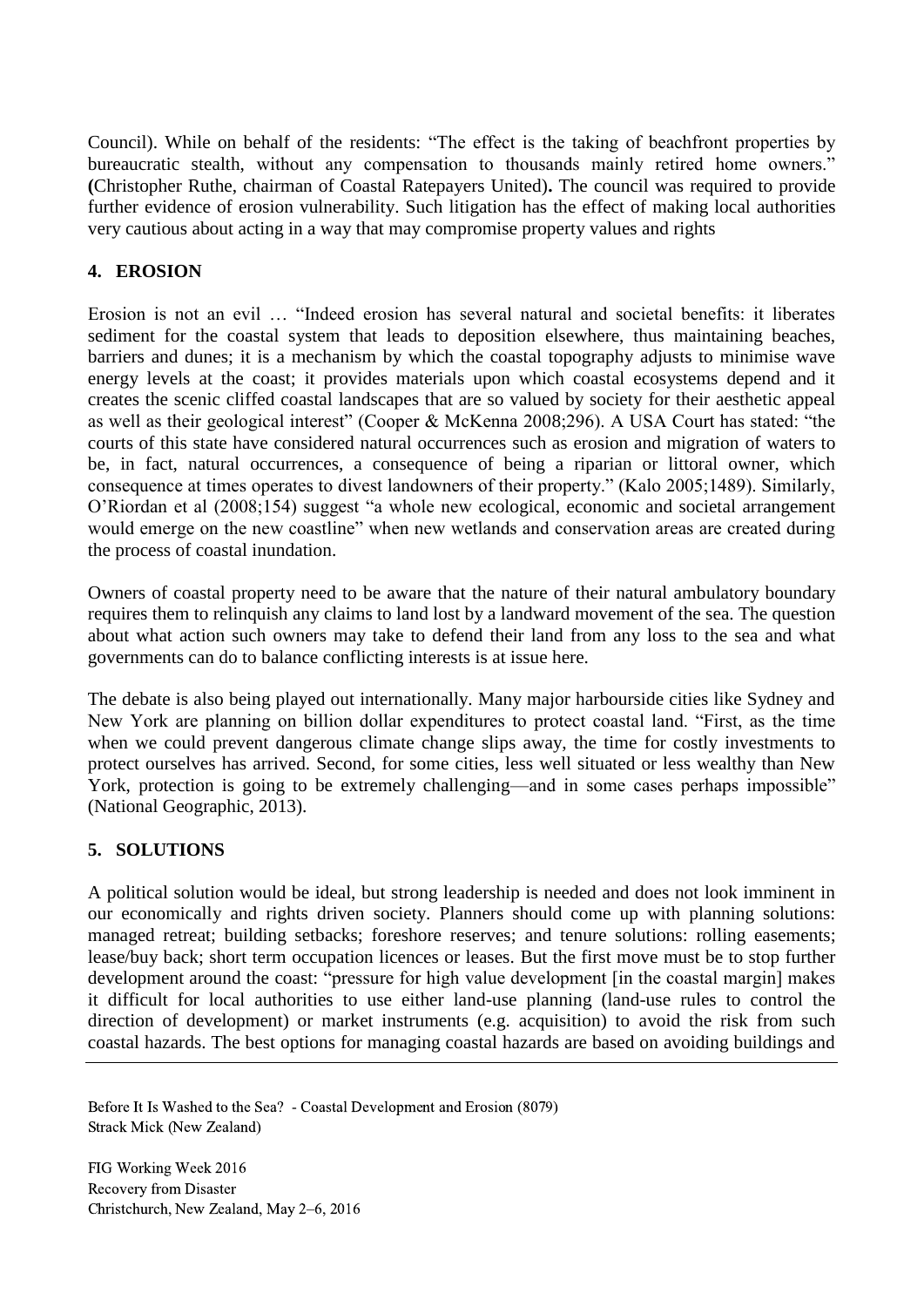infrastructure in coastal hazard zones" (MfE QP). "If redevelopment is located in known coastal hazard areas, or those potentially at risk over a longer term, this can increase the amount of investment at risk and strengthen demands for hard coastal protection works." (Brake & Peart 2013;13).

The notification of owners is essential to ensure all coastal property owners are adequately alerted to the risk and therefore take on their own responsibility for future loss. "Increasing community awareness is essential to assist people in taking natural-hazard risks into account when undertaking development" (Goldsmith 2014;11). Local authorities must ensure that hazards and liability are clearly and comprehensively identified and recorded on Certificates of Title (CTs) and Land Information Memoranda (LIMs), highlighted on District Plan maps, and then that appropriate restrictions are imposed on land occupation and development. CTs should note development conditions: e.g. "Subject to development restrictions as notified in District Plan and resource consents<sup>"</sup>

The Dunedin City Council has recently mapped the coastal hazards (storm surge, tsunami, erosion, sea-level rise) and in the coastal suburb of Brighton proposed a red line zone – indicating 'extreme' risk of coastal hazards. The residents were upset at the assessment and expected that it would affect their property values and make insurance harder to get. The council conceded that the 'Red Lining' was unfortunate given the same terminology used for Christchurch earthquake zoning, and they moderated their stance by suggesting that nothing would be finalised until widespread community consultation was completed. The Council appears very cautious about making decisions here.

While the main responsibility for coastal planning should rest with land owners and the local authorities, insurance companies and banks have a role to play. Property insurance is the normally expected fallback position for property owners affected by loss. Property damage from flooding is insurable, and usually such property can be reoccupied. Eroded land is gone for good, there is a total loss. Given the inevitability of sea-level rise and the hazard implications, higher premiums, higher excesses, and even withdrawal of cover are legitimate responses that should alert property owners of the impermanence of their investment in coastal land (ICNZ 2014). Similarly, banks and lenders have a responsibility to impose appropriate notice on owners, by limiting mortgage finance on property subject to a hazard. They can warn borrowers, limit exposure to inflated values, and establish a policy to deny development finance on high risk properties.

## **5.1 Engineering interventions**

A logical response to the threat of coastal erosion is to seek to protect property from loss, and huge efforts have been exerted to design and build coastal defences. Previous coastal management paradigms have seen this as a challenge: to defend against the natural forces of erosion; to assert mastery over nature and retain property as a core value.

Sea walls and bulkheads, solid concrete barriers can hold back rising sea and stabilise shorelines, they can provide artificial public amenity for access and recreation around waterfront, they can be

Before It Is Washed to the Sea? - Coastal Development and Erosion (8079) Strack Mick (New Zealand)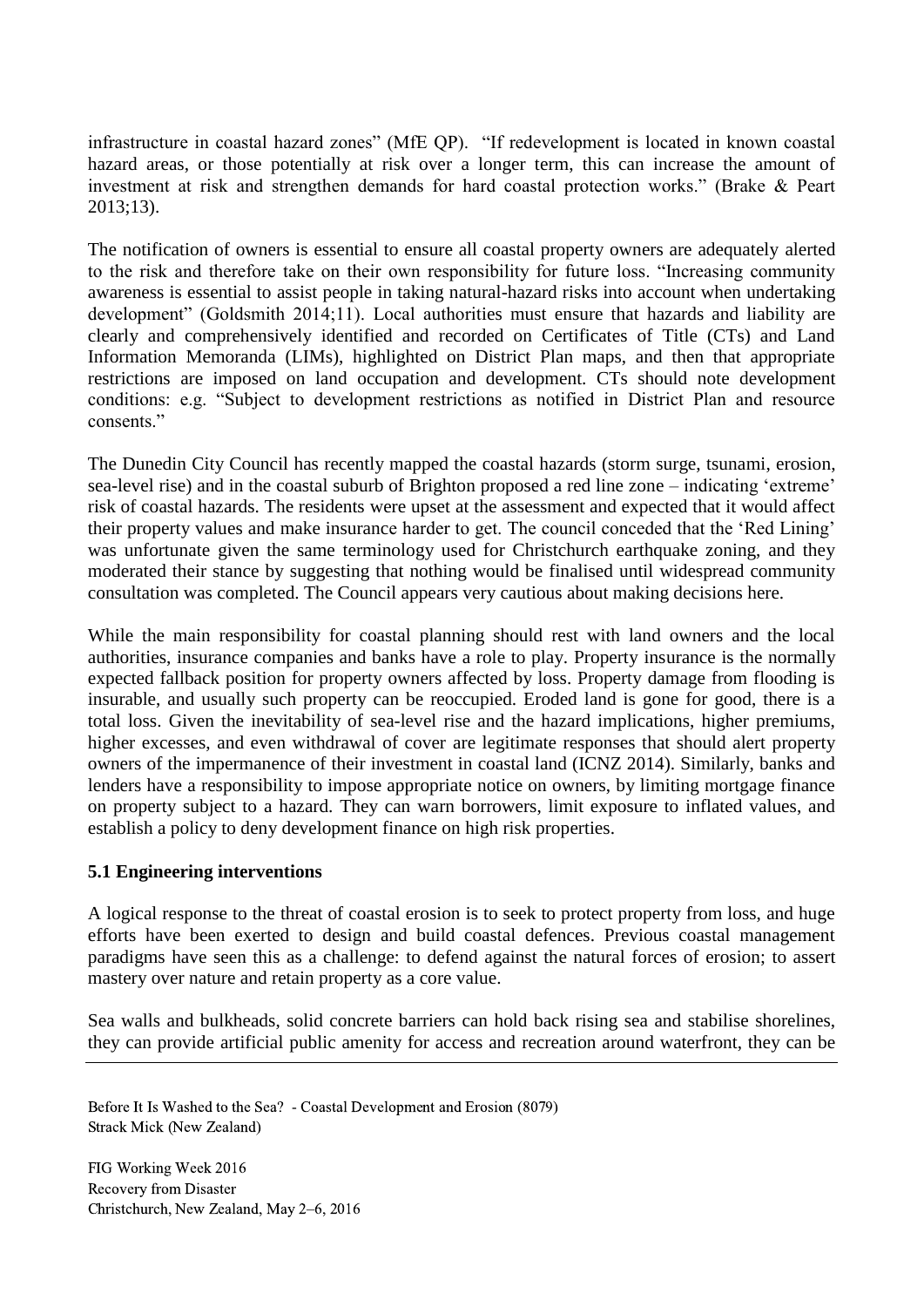used for urban infrastructure and to enhance waterfront development – parking, storage, wharfs, etc. On the other hand they are expensive, vulnerable to damage, and degrade beach amenity and natural character. Sea walls on a beach shoreline will almost inevitably result in the withdrawal of sand, such that there will be no beach at high tide. Levees can provide a sacrificial barrier against storm damage and surface flooding, but cannot stop the effects of raised inland water tables due to sea level (tidal) rise (as occurs in south Dunedin). Barrier gates can enclose inland waters against storm damage and inundation, while allowing navigation during normal sea states, but are expensive and disruptive to ecological processes. Offshore Breakwaters dampen wave action and promote beach build up, but may disrupt coastal processes (longshore drift, surf breaks, etc).

However, engineers will still come up with engineering solutions: hard structures: sea walls; groins; barrier reefs. These are usually expensive and of dubious long-term efficacy (Pilkey & Young 2009;180). Sea walls "have a high probability of failure and would be likely to give false expectations of security to the adjacent beachfront owners" (Wainui Beach v GDC 2004;35).

Soft engineering interventions include dune and beach replenishment, dune stabilisation and revegetation which replace natural defences. There may be a problem sourcing appropriate sand (colour, grade, acceptability) from other beaches or offshore and they may increase the damage to marine ecosystems (e.g. shellfish beds) (Pilkey & Young 2009;161). In NSW, the 2010 planning guideline provides that "where feasible, 'soft engineering' options are preferred to hard engineering works if protection of both assets and coastal habitats are to be achieved" (O'Donnell & Gates 2013;224). If dunes are not a natural occurring feature they are unlikely to provide stable and secure protection.

The engineering solutions that have often been the first response to coastal erosion have been shown to be non-sustainable; practically, economically, environmentally and socially. Changing the ways we develop near the coast may provide more enduring solutions. The focus is shifting in recent years towards an acceptance of nature and a desire to work with her forces.

## **6. PLANNING RESPONSES**

## **6.1 Stopping future development**

All coastal zones should be assessed for erosion risk. Property in areas of risk should be identified and the right to develop should be removed. The right to develop is a privilege subject to the legitimate regulatory powers of the local authority, so there need be no complaints about the issue of taking or undermining the property package.

The assurances and protections that attach to a fee simple title in New Zealand suggest that title to land is forever. "Fee simple property tenure is probably the largest barrier to implementation of managed retreat. This is because it involves an expectation of permanent use of the titles. Unfortunately, the underlying physical land may not be permanent. This problem is compounded by the high and increasing value of coastal property" (Turbott, 2006;2).

Before It Is Washed to the Sea? - Coastal Development and Erosion (8079) Strack Mick (New Zealand)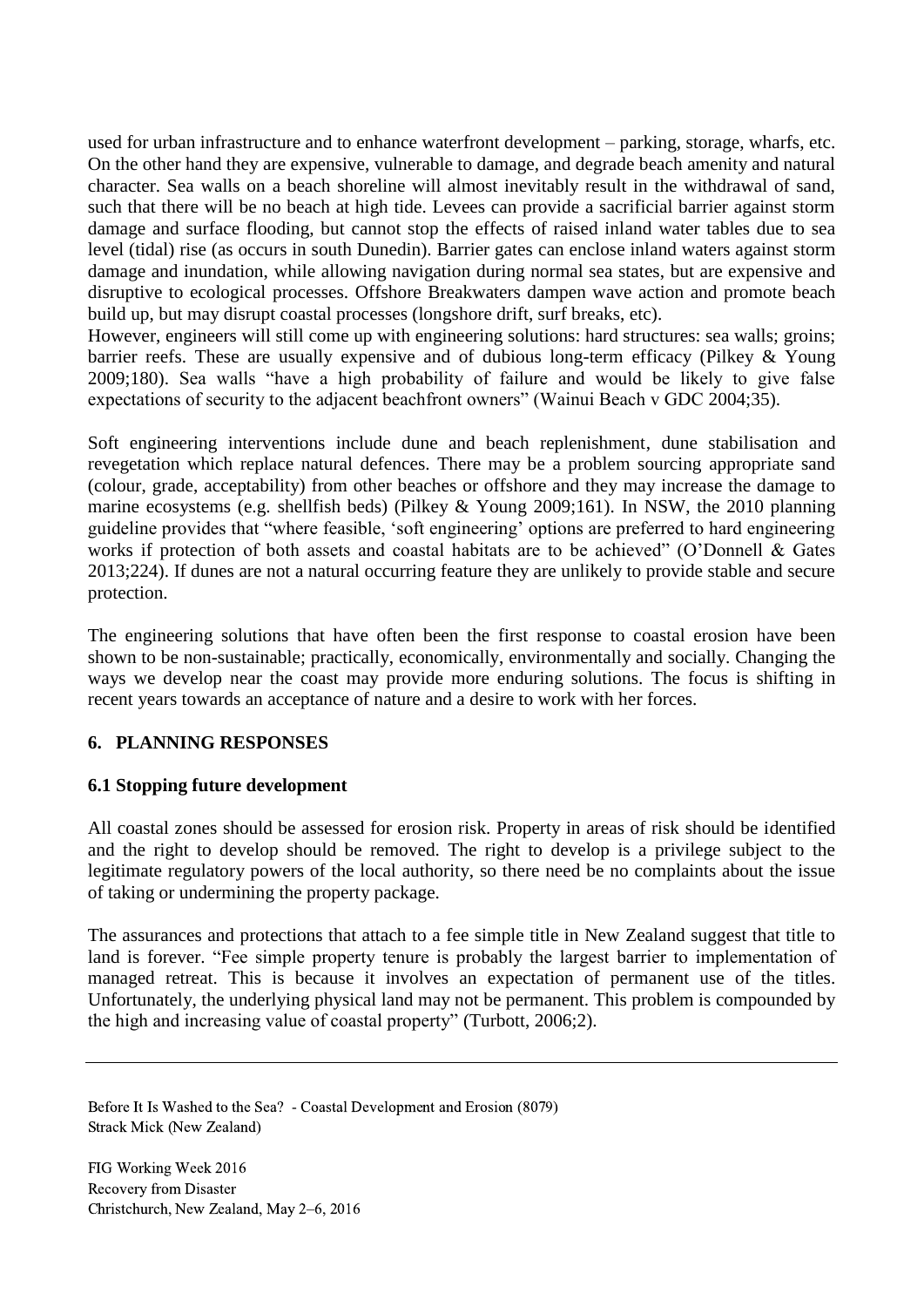#### **6.2 Development design guidelines**

Probably the best coastal management strategies of all, although mostly limited to future land use planning on undeveloped land, is to establish regulations requiring mandatory setback distances, setting aside of wide public land margins, requiring relocatable housing, and only allowing the subdivision of land into short timeframe leasehold titles.

Development setback lines can be created in district plans to control and regulate building within a coastal hazard zone. They can be imposed over bare land, which will affect the subdivision potential of coastal land, or over previously developed land where they can affect building locations. A development setback is used "to manage the location of new dwellings under the Building Act, to ensure the houses are safely located and the need for seawalls is avoided. It also informs property owners of the potential risk posed by coastal erosion" (Dahm & Gibberd 2009;2). All development opportunities (defined by the possibility of gaining a land use consent on coastal land) should be restricted to the extent that a generous setback line, measured from the dune or cliff toe (rather than the title boundary), ensures coastal land is free from any development infrastructure or building. The land may remain as open space, or in pastoral or arable use.

Coastal development design guidelines should, along with the wide publically accessible coastal margin, prescribe deep narrow allotments that allow for retreat, and roads established perpendicular to the coast to provide public access points without fixed and hard infrastructure as would be required for a coastal road.

Building standards can be modified to accommodate sea level rise. Housing and structures can be designed to withstand some flooding – building on levees, on piles, retrofitting existing buildings by raising floor levels. District plan rules could allow buildings to be elevated without being penalised for height limitations; relocatables could be allowed with less stringent building code compliance because of shorter life expectancy; and short term occupation licences could be offered.

Local authorities could plan for development zones to convert to wetland ecosystems. Wetlands can be restored to expand tidal zones to dampen wave and tide action and for coastal habitat restoration. Inevitably the coastal environments will change – planners can manage such change to enhance ecosystems. Wetlands and other 'undeveloped' space is not waste land – these places must be valued and enhanced to restore natural ecosystems and biodiversity.

A report to the Ministry for the Environment warns that "coastal development and global warming are on an eventual collision course" and that "managed retreat and adaptation are the only reasonable long-term options" (Bell et al. 2001;viii). Regional councils have also prepared documentation (Turbott 2008) to assist the planning for coastal erosion and particularly the issues arising from implementing managed retreat. Many local authorities have implemented policies to abandon hard coastal defences and implement a policy of managed retreat – allowing land to be lost to the sea and requiring property owners to retreat from the coast. But such a policy is strongly objected to by private owners. It is unlikely that managed retreat will gain any headway if left to

Before It Is Washed to the Sea? - Coastal Development and Erosion (8079) Strack Mick (New Zealand)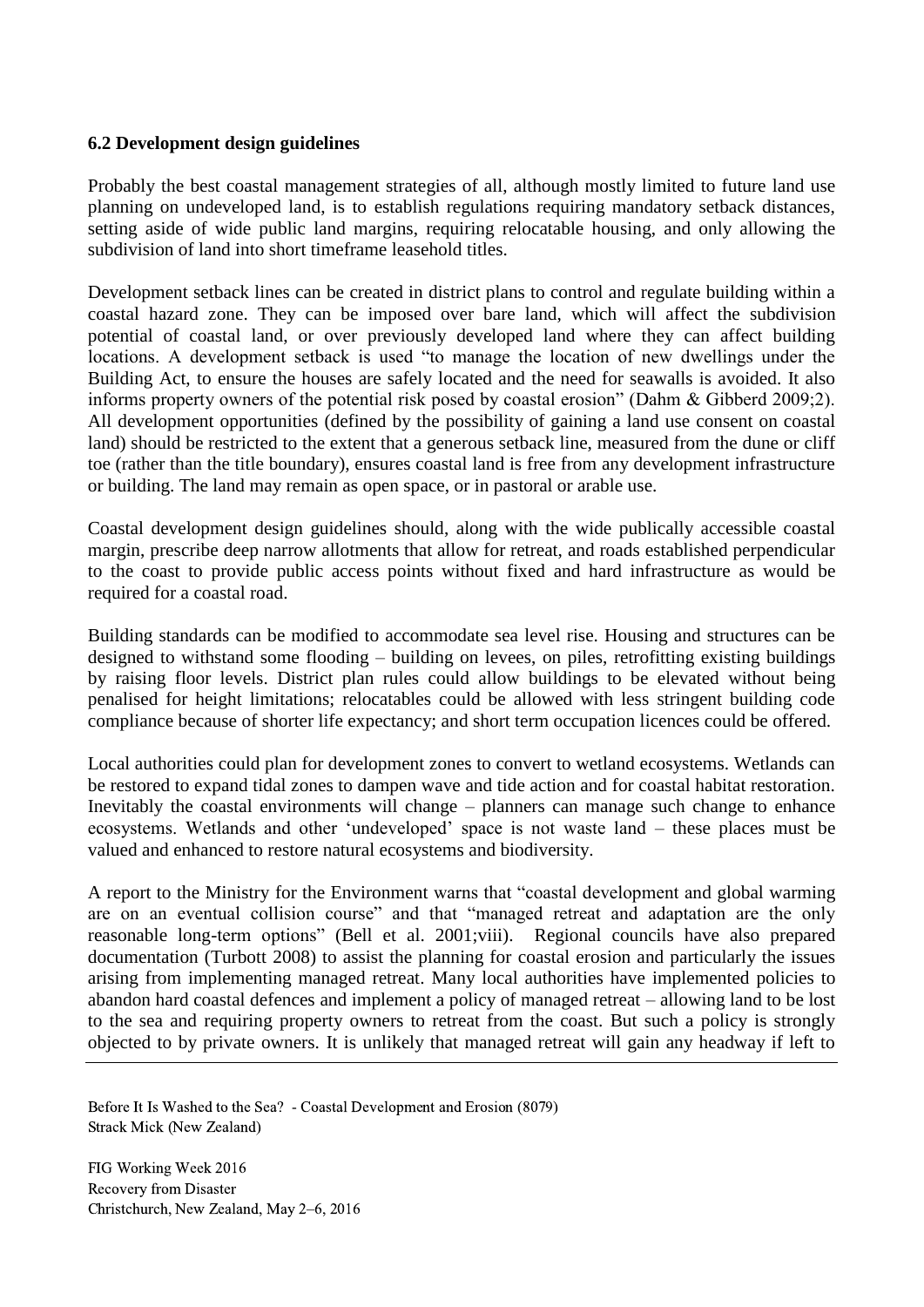resistant private land owners, especially those who have considerable economic, professional and political clout. Central government would be reluctant to intervene in local matters and, as long as local government provides an alternative to the strict implementation of managed retreat, there would be little pressure on government to become directly involved with coastal investment and management.

#### **6.3 Buy and lease back**

A fee simple title is dependent on a grant from the Crown, however, the state rarely uses the compulsory acquisition opportunity implicit in the Doctrine of Tenure – that the state has ultimate ownership, authority and control of all land. However, it is at least possible that the state could acquire coastal land (compulsorily or otherwise, through legislative means) then offer it back to the original owner or to the open market for a short term lease (dependent on predictions of erosion loss). The benefit of this approach is that it would "enable the social and economic future of the settlement to remain intact for as long as possible, yet enable the areas at risk slowly to be removed over a period of time" (O'Riordan, et al. 2008;154).

If the Crown purchased vulnerable property it could then lease it back, the state would earn a return on its land and the leasehold owner would be well notified that the term is not perpetual and that it was a matter of natural forces when the land must be abandoned and given up to the sea. In the meantime the lessees would retain full occupation, possession and use rights.

From the proprietor's point of view, the alternative is that in due course, the land will be lost to the sea without any compensation, and the final investment return will be negative. As owner, the Crown can be sure that the land will be cleared of structures before it succumbs to the encroachment of the sea and can allow for the natural coastal processes. It can enhance public access to the coast, and can manage the ecological systems by planting appropriate coastal vegetation to restore natural character and enhance natural defences. This scenario is predicated not on any legal requirement on the state to compensate for land lost to the sea but on political expediency, and for the opportunity to be proactive in implementing a preferred approach to managed retreat.

## **6.4 Rolling Easements**

Ambulatory public access or conservation strips, as are allowed for in New Zealand in relation to public strips abutting water (usually rivers and streams), and as have been described in an American context by Titus (1998;1313) as rolling easements, could provide appropriate notice to coastal property owners of the vulnerability of coastal titles.

Rolling easements are "a collection of arrangements under which human activities are required to yield the right of way to naturally migrating shores" (Titus 1998;1313). They have been used to good effect in many USA coastal regions. Rolling easements are strips of land that are defined by and move with the coastal boundary. All land remains in the hands of the owners of the upland

Before It Is Washed to the Sea? - Coastal Development and Erosion (8079) Strack Mick (New Zealand)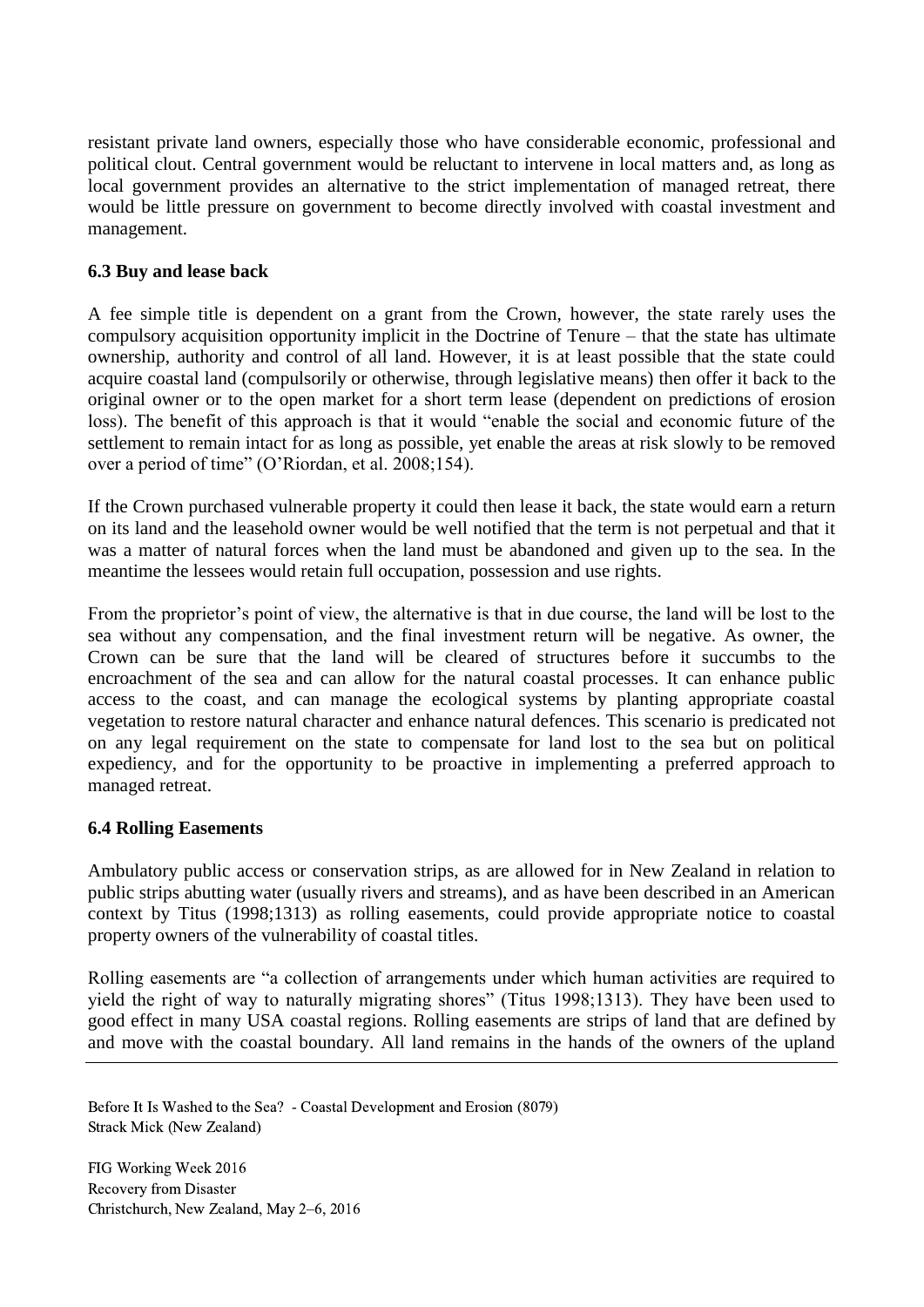parcel (except as it is encroached upon by the sea) but there is a public right of access over that land. They continue to allow productive use of the land until the sea eventually takes the land, which may be decades away.

The property bears no cost of the easement until the sea is ready to take it, except to the extent of granting public access rights over the land. "Rolling easements do not render property economically useless; they merely warn the owner that someday, environmental conditions may render the property useless, and that if this occurs, the state will not allow the owner to protect the land. By the time the sea threatens the property, owners will have had decades and perhaps centuries to factor this expectation into their plans; and into the price they paid for their property" (Titus 1998;1389).

Because designating land for the protection of public values is a legitimate planning tool, similar to the ability to take an esplanade reserve upon the subdivision of riparian or littoral land under the RMA , the setting aside of such an easement is not a taking of property rights and there should be no expectation that compensation is due for the loss of any rights. However, rolling easements could be purchased at affordable prices because the lost property right would have little value. "Developers who deny that the sea will rise would view the policy as costing them nothing" (Titus 1998;1285) while developers who foresee sea level rise would be planning for retreat anyway. "Rolling easement policies … foster political consensus by forcing developers to concede that sea level rise is likely before they can argue that the regulation will affect property values" (Titus 1998;1331).

Rolling easements do not require particular lines to be drawn on plans or on the ground. They would not depend on defining a MHWM, but can be measured from time to time as an offset from the toe of a dune or cliff. They would be identified by a note on the survey plan and the title document as a publicly reserved easement in much the same way as a marginal strip is shown after riparian land is alienated from the Crown or an esplanade strip created over private land.

Legislation could be passed to establish the process, the rights, the decision making authority and the detail, so it would require an active stance from government. Given the high public benefit, this would be a reasonable response, and one that has precedent. The shore line boundary could move, the owner would get plenty of warning of loss and the need to retreat, the public would retain access along the coast, and the beach's natural character could be retained.

#### **6.5 Coastal reserves**

The Resource Management Act 1991 forms the statutory basis for the setting aside of most coastal reserves. The setting aside of a 20m wide esplanade reserve along the mark of MHWS is an expected condition of any subdivision consent of land. Esplanade reserves are vested in the local authority, and are established to protect conservation values and enable public access and recreational use. It is unlikely that a well integrated and connected coastal reserve will be established by this means. However, legislation could be passed to enforce the public nature of the coastal margin, in much the same way as the Marine and Coastal (Takutai Moana0 Areas Act 2011 has set aside the foreshore as public commons.

Before It Is Washed to the Sea? - Coastal Development and Erosion (8079) Strack Mick (New Zealand)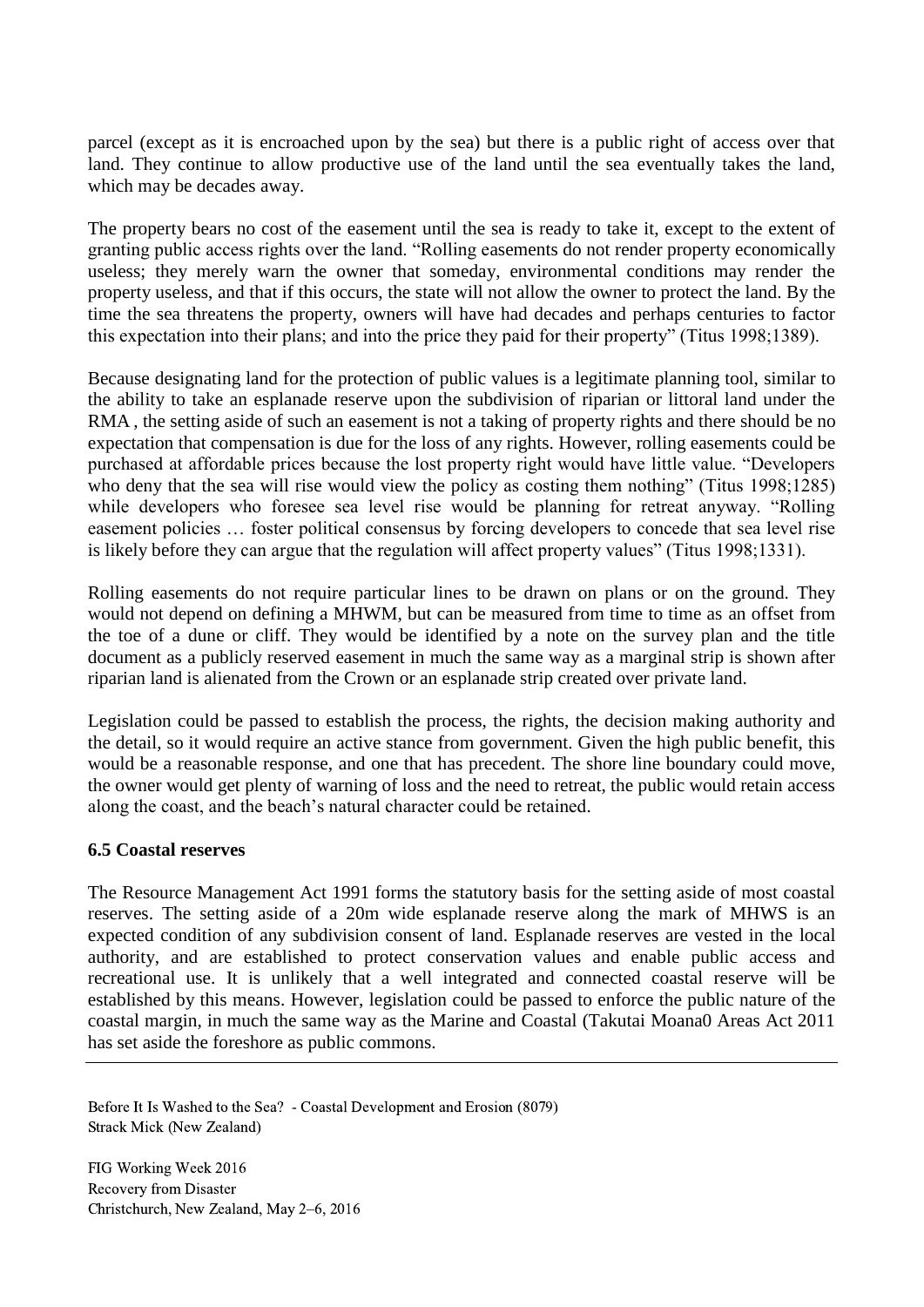#### **6.6 Tenure restrictions**

Appropriate legal interventions may include covenants on titles identifying a coastal hazard (including no-complaints covenants preventing claims being made against neighbours, or local authorities, or even the acts of nature), time limited landuse consents, and short term occupation **licences** 

It could also be possible, through legislative intervention, to convert existing use rights on the sale of any at risk property, to short term occupation licences. Such takings or confiscations of otherwise unencumbered title would, however, inevitably initiate compensation applications that would be hard for government to defend (Stallworthy 2006:367).

Upon any subdivision of land or application for resource consent, conditions could be imposed such that fee simple titles (which have an indefinite duration) could not be issued but rather only leasehold titles (of defined duration; say 20 years with the possibility of renewals) could be issued. It is not usually the prerogative of local authorities to determine such tenure arrangements, but with the right statutory support, the opportunity is there to demonstrate the impermanence of coastal land subject to erosive forces. A similar condition could be imposed on any building being granted consent: a condition that it be removed at a defined time or on the occurrence of an event (say the encroachment of the sea towards the structure).

# **7. CONCLUSION**

Land and water are national resources that all people have an interest in. Private property is a flexible and negotiated institution of conventions established to suit society at any particular time. In an age of new environmental awareness, and developing concern for humankind's dominating influence on our resources, we need to take a more environmentally responsive and sustainability focused view of our land, including the interests of the public and of natural processes. There is more at stake than just private rights. The institution of private property is only valid when it serves the needs of society. If we are serious about sustainability, private property rights will have to give way to ethical land management.

The policy of managed retreat must be made ubiquitous – expecting voluntary or forced relocation as the threat of coastal damage or inundation approaches. "[I]f society wants to retain its natural shorelines, then governments will have to induce property owners to yield their land to the sea" (Titus 1998;1308). However, from a political and pragmatic point of view, it will be difficult to require property owners to relinquish their rights. As Coutts has observed, "the result of planning is likely to be 'democratic' in that it imposes the limits that are acceptable to society at large rather than those that are necessary for wise management of the resources" (1989;314).

While property owners hold considerable political power and continue to assert their rights rather than defer to their responsibilities to the wider public (for coastal access) and to the environment

Before It Is Washed to the Sea? - Coastal Development and Erosion (8079) Strack Mick (New Zealand)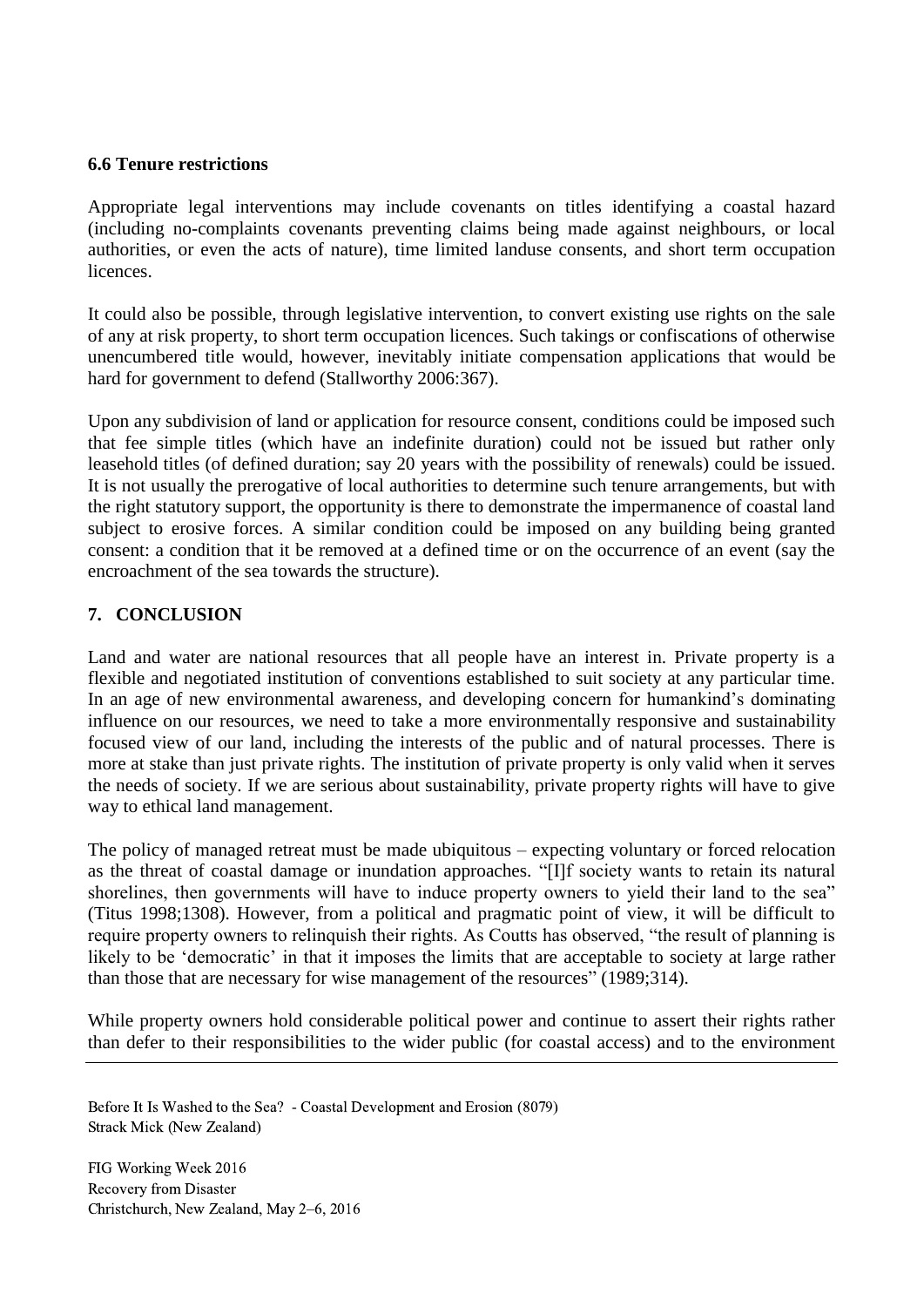(for the protection of natural character of the coast), planning solutions will be contested. Planning approaches in the nature of setting aside land, easements or reserves have the potential to accommodate an acceptable balance of interests. Government must make that attitudinal shift to override property rights and prioritise appropriate conservation of coastal land, maintain the natural character and promote public access (all these being the significant objectives of the NZCPS). Solutions that infringe on property rights may require legislative backing and that may be viewed as too hard. However, the sea continues to advance on the land and property retreat is inevitable.

"The romantic desire to live on the seashore is in doomed conflict with an age-old pattern of beach migration" (Kaufman & Pilkey 1983). The coastal margins of our land mark a significant zone of conflict, where not just the land and the sea clash, but environmental, social, economic, legal and engineering issues also are at odds. The extremely strong preference for coastal property exhibited by the population ignores the hazard risk evident by even casual observation. Furthermore, there is a strong expectation that land and property rights should be permanent and protected from loss. The judicial, legislative and policy suggestions to the contrary will require careful negotiation. But just as the physical defences against the power of the sea are failing, inevitably, so too will people and property give way to the sea. We cannot afford, economically or environmentally, to hold back the sea.

#### **REFERENCES**

Bell, R. G., Hume, T. M. and Hicks, D. M. (2001). Planning for Climate Change Effects on Coastal Margins. ME410. Ministry for the Environment, Wellington. <http://www.mfe.govt.nz/publications/climate/effect-coastal-sep01/>viewed: 20/11/09.

Brake, L & Peart, R. 2013. *Caring for our Coast*. Environmental Defence Society. Auckland

Brookes, H. c.2001. Chances Beckoning: Integration in New Zealand's Coastal Management. retrieved 20/11/09. [www.rmla.org.nz/publications/h\\_brookes.doc](http://www.rmla.org.nz/publications/h_brookes.doc)

Corrina Dahm, Eco Nomos. 2002. *Beach User Values and Perceptions of Coastal Erosion*. Environment Waikato. Technical Report 2003/03. 68. Retrieved 20/11/09 [http://www.ew.govt.nz/Publications/Technical-Reports/Beach-user-values-and-perceptions-of](http://www.ew.govt.nz/Publications/Technical-Reports/Beach-user-values-and-perceptions-of-coastal-erosion/)[coastal-erosion/](http://www.ew.govt.nz/Publications/Technical-Reports/Beach-user-values-and-perceptions-of-coastal-erosion/)

Coutts, B.J. 1989. Mean High Water as a Cadastral Boundary. *Ocean & Shoreline Management*, 12 (1989) 309-330.

Dahm, J. & B. Gibberd. 2009. *Coromandel Beaches – Coastal Hazards: Review of Primary Development Setback at Selected Beaches*. Thames Coromandel District Council. Retrieved 20/11/09. *web.tcdc.govt.nz/mvxtprod/cache/0012CBA1.001.pdf*

Department of Conservation. DoC. 2010. *New Zealand Coastal Policy Statement 2010*. Department of Conservation, Wellington.

Goldsmith, M. 2014. *Review of Dunedin City District Plan: Natural hazards. Project Overview*. Otago Regional Council. Dunedin.

Before It Is Washed to the Sea? - Coastal Development and Erosion (8079) Strack Mick (New Zealand)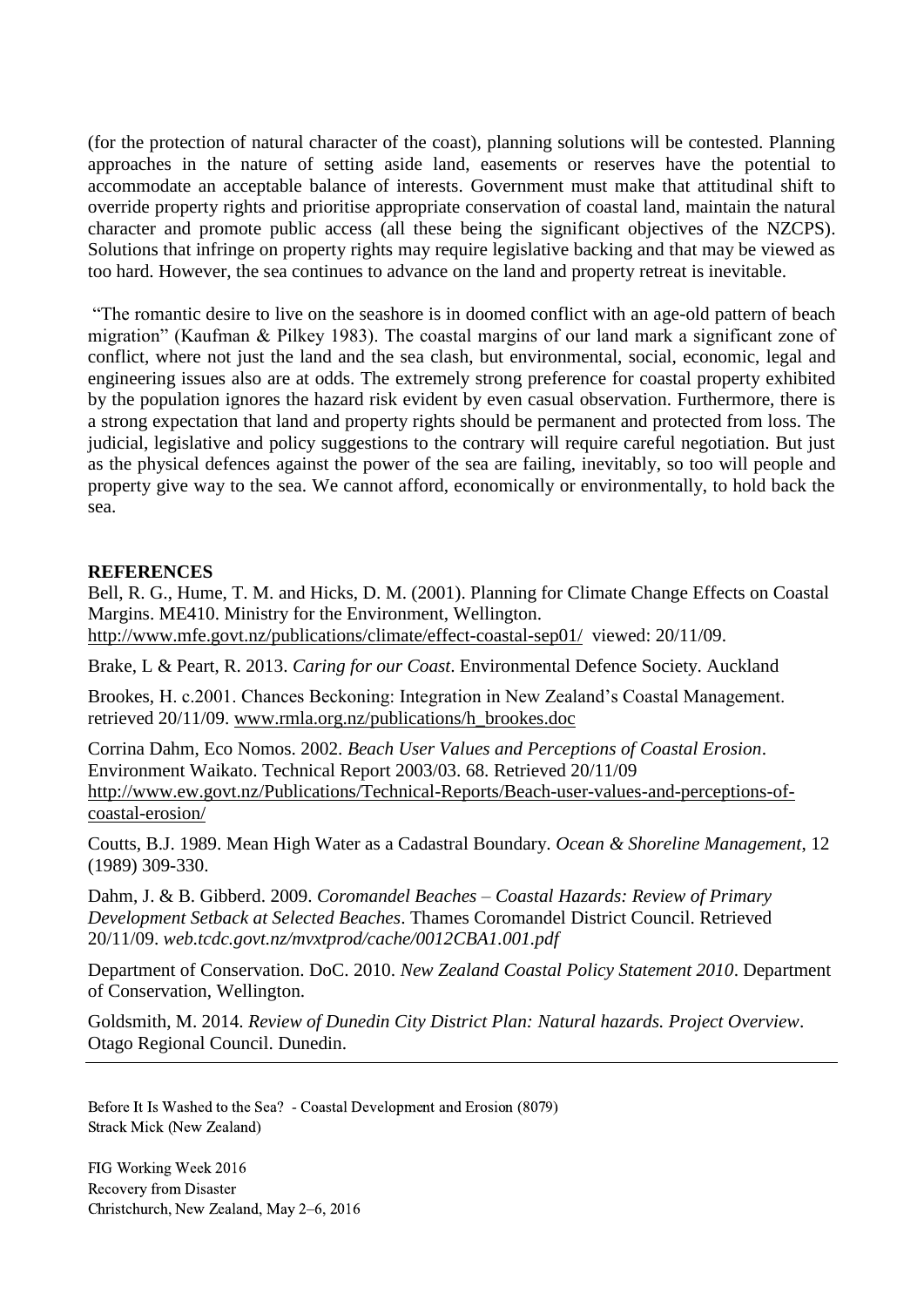Cooper, J.A.G. & J. McKenna. 2008. Social justice in coastal erosion management: The temporal and spatial dimensions. *Geoforum,* 39 (2008) 294-306.

Harker, J. 2011. Local Authority Liability for Developments in Areas Subject to Hazards. (2011) 15 NZJEL 277-322.

Hiatt, M. 2008 Come Hell or High Water: Re-examining the Takings Clause in a Climate Changed Future. *Duke Environmental Law and Policy Forum*. 18:371-397

ICNZ Insurance Council of New Zealand, 2014, *Protecting New Zealand from Natural Hazards*. ICNZ, Wellington.

Kalo, J.J. 2005. North Carolina Oceanfront Property and Public Waters and Beaches: The rights of littoral owners in the Twenty-First Century. *North Carolina Law Review* 83;1427-1505.

Kaufman, W. & Pilkey, O.H. 1983 *The Beaches Are Moving: The Drowning of America's Shoreline*. Duke University Press Books

Local Government New Zealand. 2014. *Managing natural hazard risk in New Zealand – towards more resilient communities*. LGNZ, Wellington.

Ministry for the Environment.<http://www.qualityplanning.org.nz/>

National Geographic. 2013. [http://news.nationalgeographic.com/news/2013/06/130612-sea-level](http://news.nationalgeographic.com/news/2013/06/130612-sea-level-rise-new-york-bloomberg-sandy-climate-change-science/)[rise-new-york-bloomberg-sandy-climate-change-science/](http://news.nationalgeographic.com/news/2013/06/130612-sea-level-rise-new-york-bloomberg-sandy-climate-change-science/)

O'Donnell, T. & Gates, L. 2013. Getting the balance right: A renewed need for the public interest test in addressing coastal climate change and sea level rise. *Environmental and Planning Law Journal* (2013) 30 EPLJ 220-235

O'Riordan,T., Nicholson-Cole, S.A. & Milligan, J. 2008 Designing Sustainable Coastal Futures, *Twenty-First Century Society: Journal of the Academy of Social Sciences*, 3:2, 145-157.

Pat Dougherty and Christopher Ruthe, 2013. [http://www.stuff.co.nz/dominion](http://www.stuff.co.nz/dominion-post/comment/8410415/Kapiti-erosion-Head-to-head)[post/comment/8410415/Kapiti-erosion-Head-to-head](http://www.stuff.co.nz/dominion-post/comment/8410415/Kapiti-erosion-Head-to-head)

Peart, R. 2009. *Castles in the Sand*. Craig Potton Publishing. Nelson.

Pilkey, O.H. & Young, R. 2009. *The Rising Sea*. Washington. Island Press.

Stallworthy, M. 2006. Sustainability, Coastal erosion and Climate Change: An Environmental Justice Analysis. *Journal of Environmental Law* (2006) 18:3, 357-373

Strack, M. 2014. "They'll be drownded in the tide" – Reconsidering Coastal Boundaries in the Face of Sea-level Rise. *Geography Research Forum* Vol. 34 2014:23-39..

Titus, J.G. 1998. Rising Seas, Coastal Erosion, and the Takings Clause: How to save wetlands and beaches without hurting property owners. *Maryland Law Review,* 57:4 (1998) 1279-1399.

Turbott, C. (2006). Managed Retreat from Coastal Hazards: Options for Implementation. Environment Waikato. Technical Report 2006/48: 89. [http://www.ew.govt.nz/publications/Technical-Reports/Managed-Retreat-from-Coastal-Hazards-](http://www.ew.govt.nz/publications/Technical-Reports/Managed-Retreat-from-Coastal-Hazards-Options-for-Implementation/)[Options-for-Implementation/](http://www.ew.govt.nz/publications/Technical-Reports/Managed-Retreat-from-Coastal-Hazards-Options-for-Implementation/) viewed: 20/11/09.

Before It Is Washed to the Sea? - Coastal Development and Erosion (8079) Strack Mick (New Zealand)